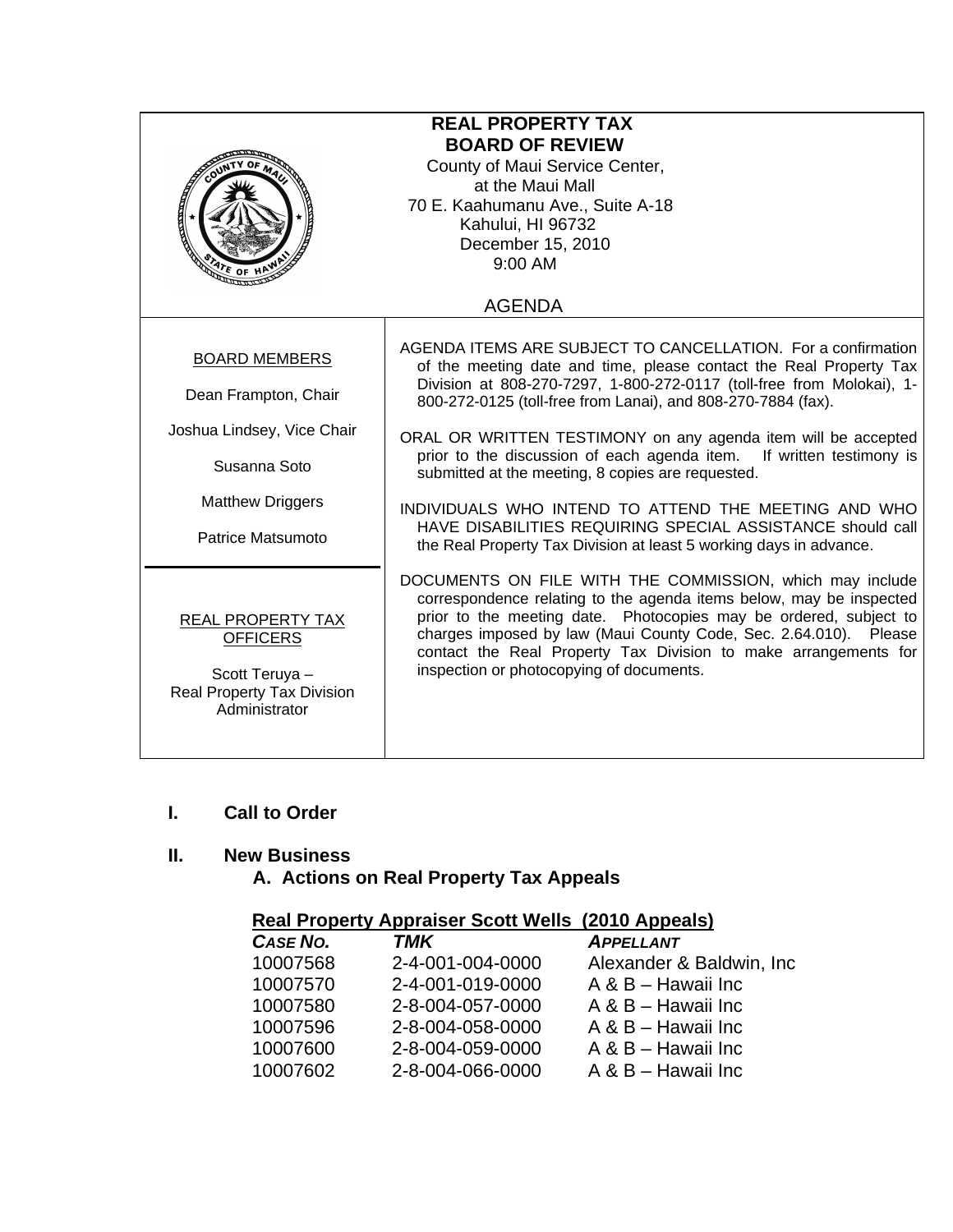|  | Real Property Appraiser Grant Nakama (2010 Appeals) |  |
|--|-----------------------------------------------------|--|
|  |                                                     |  |

| CASE NO. | TMK              | <b>APPELLANT</b>                           |        |
|----------|------------------|--------------------------------------------|--------|
| 10007517 | 2-1-007-095-0074 | 96 Makena Surf, LLC                        |        |
| 10007604 | 3-7-004-007-0000 | A & B Properties Inc                       |        |
| 10007606 | 3-7-004-009-0000 | A & B Properties Inc                       |        |
| 10007611 | 3-7-009-006-0000 | A & B Properties Inc                       |        |
| 10007616 | 3-7-009-014-0000 | A & B Properties Inc                       |        |
| 10007618 | 3-8-006-001-0000 | A & B Properties Inc                       |        |
| 10007627 | 3-8-066-048-0000 | A & B Properties Inc                       |        |
| 10007394 | 3-8-079-013-0000 | Alexander & Baldwin Inc                    |        |
| 10007064 | 2-1-008-117-0035 | Countrywide Bank, Kai Malu                 |        |
| 10007136 | 2-1-008-117-0097 | Volen, Bart Wayne Kai Malu                 |        |
| 10007245 | 2-1-008-119-0003 | <b>Jazz Trust</b>                          | Hoolei |
| 10007530 | 2-1-008-119-0067 | Mahajan, Sat Pal & Padma Tr                | Hoolei |
| 10007664 | 2-1-008-119-0068 | SJSK, LLC                                  | Hoolei |
| 10007665 | 2-1-008-119-0069 | Minshull, Lee Steve                        | Hoolei |
| 10007529 | 2-1-008-119-0070 | St Ignatius Properties Inc                 | Hoolei |
| 10007528 | 2-1-008-119-0072 | Farrelly-Chapman                           | Hoolei |
| 10007802 | 2-1-008-119-0081 | Wailea G3 LLC                              | Hoolei |
| 10008412 | 2-1-008-119-0111 | Polito, Joseph Michael                     | Hoolei |
| 10009352 | 2-1-008-126-0093 | Geiger, Karen Lee                          |        |
| 10007279 | 2-1-011-001-0042 | <b>Tenenblatt, Henry &amp; Marcy Trust</b> |        |
| 10009351 | 2-1-023-004-0007 | <b>Skidmore, Daniel Robert</b>             |        |
| 10007389 | 2-1-023-004-0015 | Herget, Thomas K 1983 Trust                |        |

# **Real Property Appraiser Kari Stockwell (2009 Appeals)**

| <b>CASE NO.</b> | <b>TMK</b>       | <b>APPELLANT</b>                  |
|-----------------|------------------|-----------------------------------|
| 09006183        | 4-5-004-002-0001 | Heily's Puunoa Beach Two, LLC     |
| 09006184        | 4-5-004-002-0002 | Hawaii, LLC                       |
| 09006185        | 4-5-004-002-0003 | Cook, Brian R Trust               |
| 09006186        | 4-5-004-002-0004 | Hoffman, Keith L                  |
| 09006192        | 4-5-004-002-0005 | Lamon, John/Marlene Fam Tr        |
| 09006193        | 4-5-004-002-0006 | Mendez, Valerie & Robert Tr       |
| 09006195        | 4-5-004-002-0007 | <b>Shannahan, Timothy Scott</b>   |
| 09006198        | 4-5-004-002-0008 | Cook, John H                      |
| 09006199        | 4-5-004-002-0009 | Heily's Puunoa Beach LLC          |
| 09006200        | 4-5-004-002-0010 | <b>Pacific Community Builders</b> |
| 09006201        | 4-5-013-027-0019 | Windham, Marie                    |
| 09003130        | 4-5-013-027-0037 | Murphy, Thomas O                  |
| 09003516        | 4-5-013-027-0038 | Dinsmoor, Keith/Marina Fam Tr     |
| 09003090        | 4-5-013-027-0041 | <b>Russ Enterprises LTD</b>       |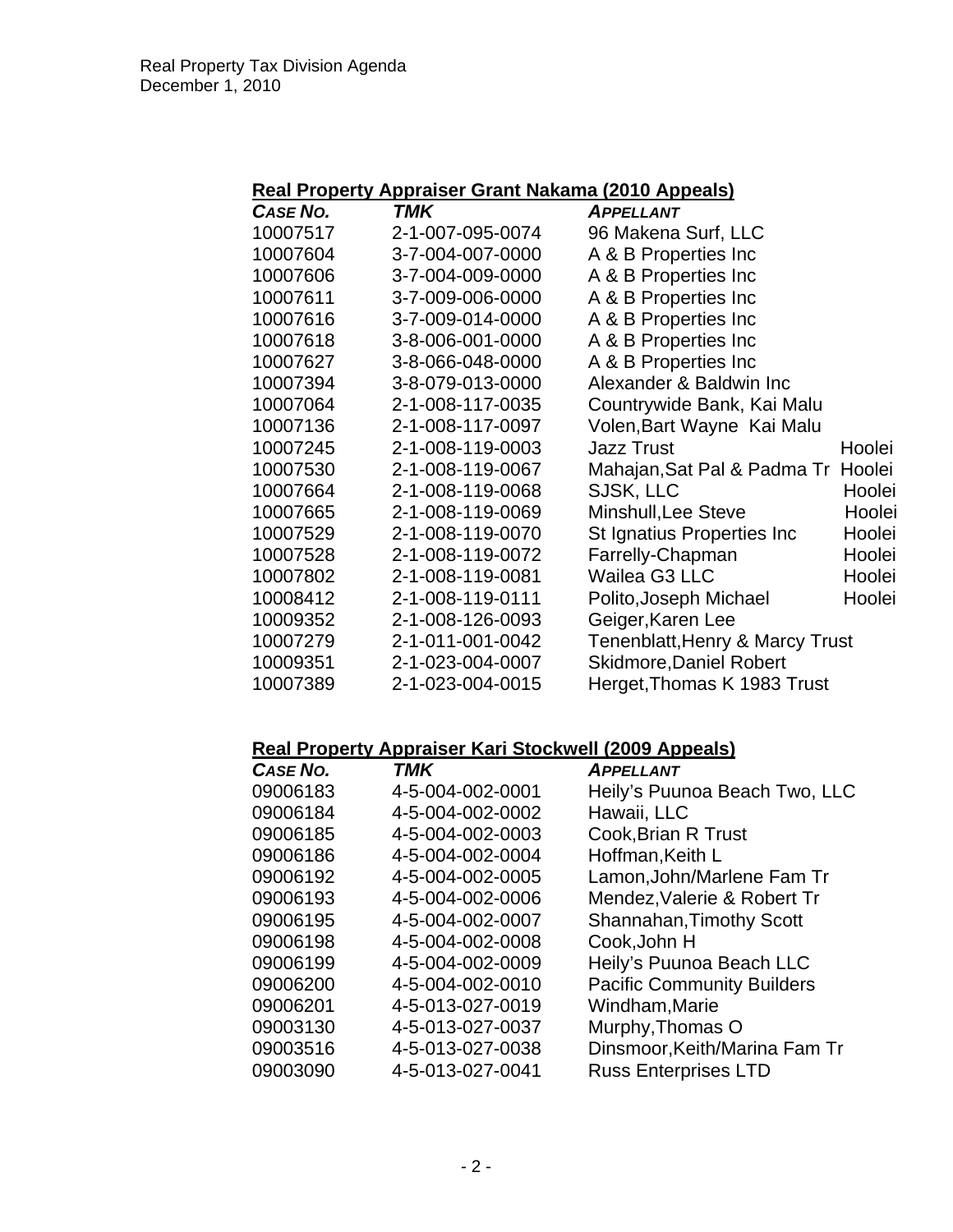## **Real Property Appraiser Joshua Pooauhi (2009 Appeals)**

| <b>CASE NO.</b> | TMK              | <b>APPELLANT</b>                     |
|-----------------|------------------|--------------------------------------|
| 09003063        | 4-4-001-097-0004 | H P Graham Construction Co., Inc.    |
| 09002843        | 4-4-001-097-0048 | Pierce, Anthony Lowell               |
| 09004181        | 4-4-001-097-0184 | <b>Robertson, Theodore Ross</b>      |
| 09002825        | 4-4-001-097-0243 | Marble, Calvin D Fam Trust           |
| 09003362        | 4-4-001-097-0258 | <b>Island Insurance Company, LTD</b> |
| 09004203        | 4-4-001-097-0270 | Willner, Ayal                        |
| 09004489        | 4-4-001-097-0276 | Gupta, Ram                           |
| 09005155        | 4-4-001-097-0293 | Graham, Hendrik James                |
| 09002890        | 4-4-001-097-0297 | <b>Island Insurance Company, LTD</b> |
| 09002826        | 4-4-001-097-0299 | Marble, Calvin D Fam Trust           |
| 09006161        | 4-4-001-097-0334 | Doerr, Jerry Wayne                   |
| 09002897        | 4-4-001-097-0340 | Mahan, Lloyd Luvern                  |
| 09004800        | 4-4-001-097-0362 | Gunderson, James Donald Jr           |
| 09005872        | 4-4-001-097-0390 | Bender, Loren Eugene                 |
| 09003139        | 4-4-001-097-0394 | Meltzer, Richard                     |
| 09003173        | 4-4-001-097-0397 | Sedler, Stephen Christine Tr         |
| 09006585        | 4-4-001-097-0430 | Dayton Family Trust                  |
|                 |                  |                                      |

# **Real Property Appraiser Joy Makua (2009 - 2010 Appeals)**

| 10007575 | 2-5-005-054-0000 | A & B - Hawaii inc      |
|----------|------------------|-------------------------|
| 10007332 | 2-1-007-097-0000 | Milne, Dugal Baldwin    |
| 09004546 | 2-1-008-103-0025 | Jones, Jeffrey Griffin  |
| 09002869 | 2-1-008-112-0001 | Frigon, Russell Lee     |
| 09002737 | 2-1-008-112-0002 | PL & H Commercial, LLC  |
| 09002734 | 2-1-008-112-0015 | PL & H Commercial, LLC  |
| 09002736 | 2-1-008-112-0027 | PL & H Commercial, LLC  |
| 09002741 | 2-1-008-112-0031 | PL & H Commercial, LLC  |
| 09003059 | 2-1-008-112-0032 | Hansen, Robert Noel     |
| 09006159 | 2-1-008-112-0036 | Cooper, Richard Douglas |
| 09003326 | 2-1-010-023-0000 | Weisel, Thomas W        |
| 09003356 | 2-1-011-006-0000 | Makena Keoneoio I, LLC  |
| 09003359 | 2-1-011-007-0000 | Makena Keoneoio II, LLC |
| 09003457 | 2-1-011-008-0000 | Finn, Stephen Andrew    |
| 09006122 | 2-1-011-028-0000 | Schloemer, James Henry  |
| 09002669 | 2-1-013-043-0000 | Noto, Blaise John Trust |
| 09006102 | 2-1-013-050-0000 | Palekana Awa LLC        |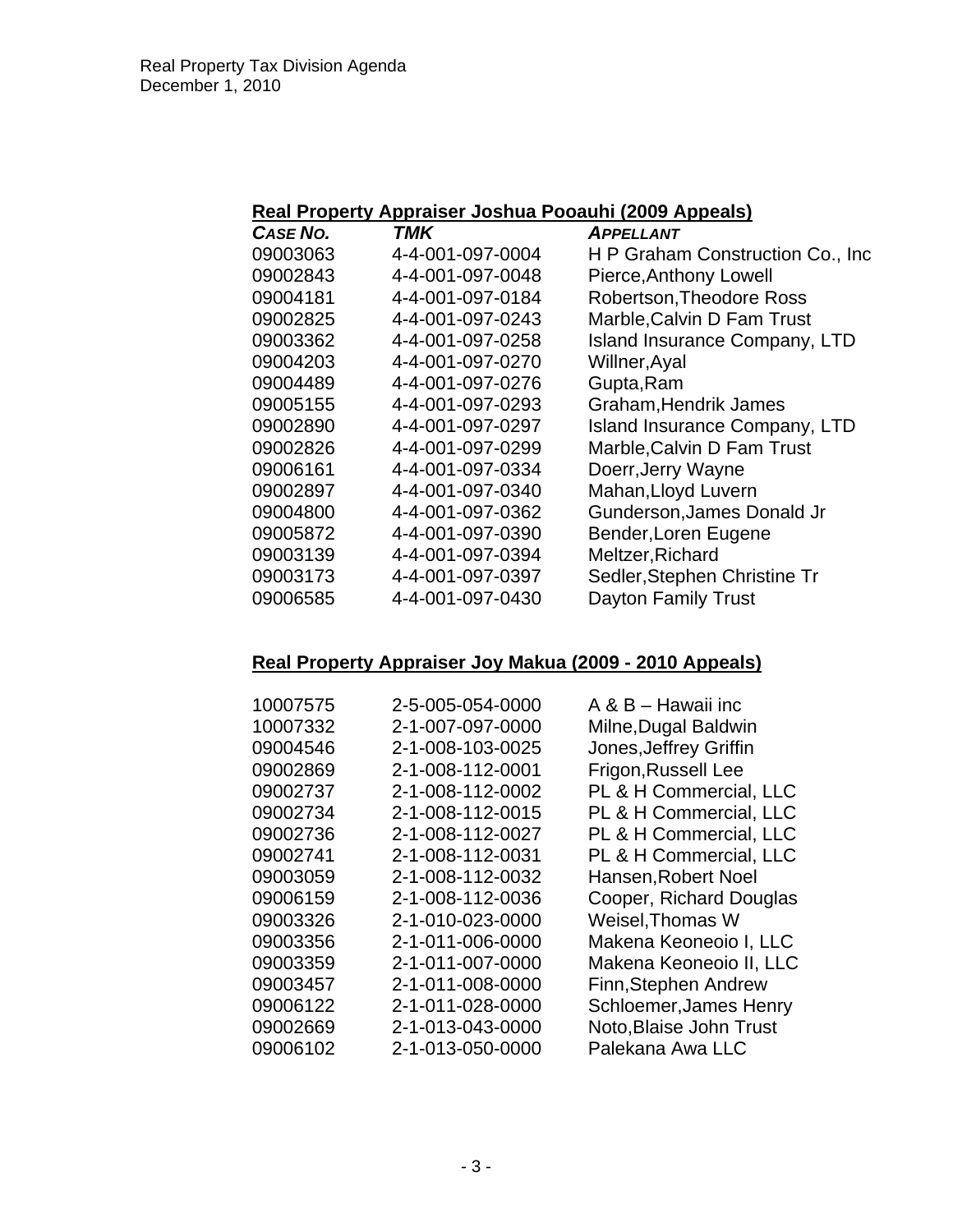## **Real Property Appraiser Joy Makua (2009 - 2010 Appeals cont'd)**

| CASE NO. | <b>TMK</b>       | APPELLANT                     |
|----------|------------------|-------------------------------|
| 09002931 | 2-1-013-068-0000 | <b>Frisella, Living Trust</b> |
| 09004571 | 2-1-014-051-0000 | Horan, Douglas F              |
| 09002895 | 2-1-015-087-0000 | Sine, Robert David            |
| 09003496 | 2-1-015-107-0000 | Armenta, Rocio                |
| 09004097 | 2-1-018-047-0000 | Derham, Robert E              |
| 09002933 | 2-1-018-054-0000 | <b>Homer Ventures LLC</b>     |
| 09002801 | 2-1-021-028-0000 | <b>GFC Properties LLC</b>     |
| 09002928 | 2-1-021-053-0000 | <b>Ulrich, Volker Erwin</b>   |
| 09004059 | 2-1-022-011-0000 | Magnuson, Revoc Trust         |
| 09004132 | 2-1-022-012-0000 | Larson Family Investment Tr   |
| 09003469 | 2-1-022-034-0000 | Cunningham, Kenneth Michael   |
| 09003268 | 2-1-022-047-0000 | Deel, Revocable Trust         |
| 09003371 | 2-1-022-055-0000 | Henry, William Lockwood       |
| 09003304 | 2-1-022-058-0000 | Brazil, Rico (NMN)            |
| 09003325 | 2-1-022-063-0000 | Vail, John Richard            |
| 09003221 | 2-1-022-066-0000 | Poncia, Raymond J Jr Fam Tr   |
| 10007402 | 3-9-051-041-0000 | <b>DKK Properties, LLC</b>    |

## **Real Property Appraiser Sandra Kuniyoshi (2009 Appeals)**

| CASE NO. | <b>TMK</b>       | <b>APPELLANT</b>             |
|----------|------------------|------------------------------|
| 09002832 | 3-9-017-003-0001 | A & L Properties, LLC        |
| 09002839 | 3-9-017-003-0031 | A & L Properties, LLC        |
| 09005952 | 3-9-017-003-0039 | Hartleroad, Steven Alan      |
| 09002720 | 3-9-017-003-0041 | Nielsen, Leif Gunnar         |
| 09003171 | 3-9-017-003-0045 | Little, William Lawrence     |
| 09002747 | 3-9-017-003-0047 | Rand, Gary                   |
| 09003336 | 3-9-017-003-0050 | Bartholomew, Robin           |
| 09003674 | 3-9-017-018-0004 | <b>Plenty, Nancy Dance</b>   |
| 09002946 | 3-9-017-018-0005 | Mills, Tracey M              |
| 09002730 | 3-9-017-018-0006 | <b>Thatcher Family Trust</b> |
| 09003564 | 3-9-017-050-0000 | Halama Properties, L.P.      |
| 09004753 | 3-9-017-068-0000 | Kalama Heights Retirement    |

# **Real Property Appraiser Wes Yoshioka (2009 Appeals)**

| <b>CASE NO.</b> | TMK              | <b>APPELLANT</b>        |
|-----------------|------------------|-------------------------|
| 09005596        | 4-2-009-002-0000 | Honolua Ridge I RE, LLC |
| 09003375        | 4-2-009-005-0000 | Honolua Ridge I RE, LLC |
| 09005604        | 4-2-009-015-0000 | Honolua Ridge I RE, LLC |
| 09005583        | 4-2-009-016-0000 | Honolua Ridge I RE, LLC |